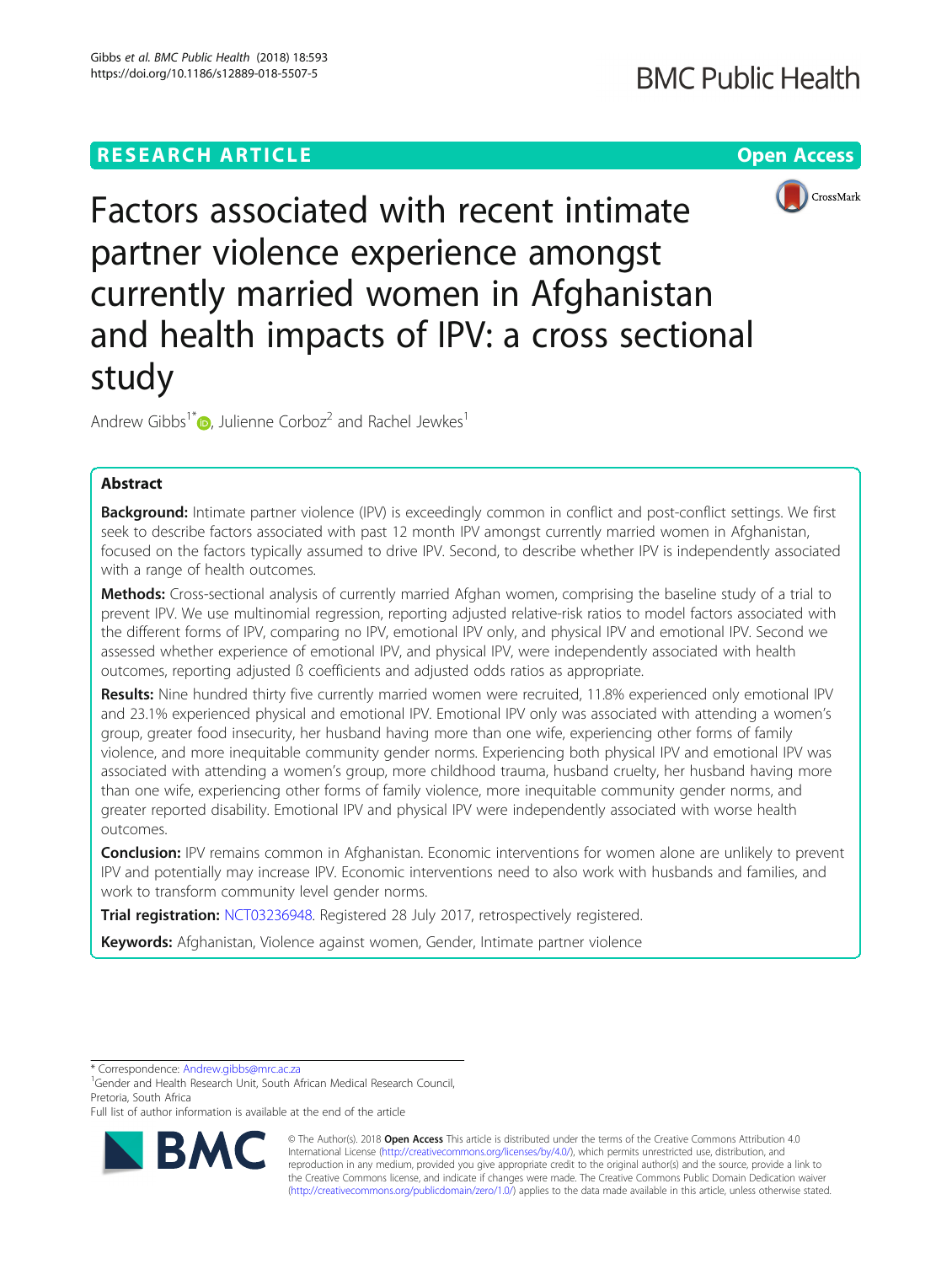## Background

Intimate partner violence (IPV) is common in both conflict and post-conflict settings, but there remains little evidence about the extent of IPV in such settings [[1,](#page-8-0) [2](#page-8-0)]. For four decades, Afghanistan has experienced high levels of conflict. Country wide research suggests about 50% of Afghan women have lifetime IPV experience [\[3](#page-8-0), [4\]](#page-8-0), with wide variation from 6% in Helmand and 7% in Badakhshan Provinces, to 92% in Ghor and Herat Provinces [[5\]](#page-8-0). Estimates of past year IPV are around 30% for the country [\[4](#page-8-0)]. Risk factors associated with IPV in Afghanistan include early marriage, gender inequitable attitudes, women's poverty and low education and acceptability of IPV [\[4](#page-8-0), [6](#page-8-0)].

Global research on risk factors for IPV have focused on individual characteristics, partner characteristics, poverty, and community attitudes [[7\]](#page-8-0). Individual characteristics include education level and age, and gender attitudes [[8,](#page-8-0) [9](#page-8-0)]. Increasingly, childhood physical, sexual, and emotional abuse and neglect, are recognized to shape women's vulnerability to IPV [\[10](#page-8-0), [11](#page-9-0)]. Women's poor mental health, including depression and post-traumatic stress disorders (PTSD), are understood as risk factors for IPV [\[12](#page-9-0), [13](#page-9-0)]. Disability is also a risk factor for IPV, but the majority of studies on these associations come from Europe and north America [[14\]](#page-9-0).

Characteristics of women's male partners are important in shaping women's vulnerability to IPV. Men who are more controlling, who are more patriarchal in their attitudes and practices  $[15, 16]$  $[15, 16]$  $[15, 16]$  $[15, 16]$ , and who have more sexual partners and use substances [\[15\]](#page-9-0) are more likely to perpetrate IPV. Additionally, in Asian countries, the role of mother-in-laws in driving IPV, is also highlighted, with mother-in-laws sometimes encouraging sons to be violent to their wife's, else perpetrating violence against the daughter-in-law themselves [[17](#page-9-0)–[20\]](#page-9-0).

Household economic position is also important in women's experiences of IPV. Household food insecurity is often a key marker of IPV vulnerability, even in highincome countries [\[8](#page-8-0), [21\]](#page-9-0). Other markers of household and women's economic position, such as earnings, savings and assets, have not been so consistent in their associations with IPV vulnerability [[8,](#page-8-0) [22](#page-9-0), [23](#page-9-0)].

Finally, community level analyses have consistently shown that where IPV is normative at the community level, women are more likely to experience IPV [\[24](#page-9-0)]. But, in contexts where laws support women's rights and women's access to resources, and therefore women's autonomy, IPV is less common [[24\]](#page-9-0).

IPV is associated with women's poor health. Women who experience IPV are more likely to be depressed, suicidal, have post-traumatic stress disorder (PTSD), and have overall worse health [[13,](#page-9-0) [25\]](#page-9-0). There are two gaps in the literature on the health impacts of IPV. First, there is little evidence from conflict/post-conflict settings on the health impacts of IPV. The majority of research in conflict settings has focused on the short- and long-term impacts of conflict on health [\[26](#page-9-0)], but IPV remains the most common form of violence women experience in conflict settings and it remains important to understand whether IPV has independent health impacts even in contexts of generalized trauma and violence. Second, the health impacts of emotional IPV, independent of physical IPV, is slowly being recognized [\[27](#page-9-0)–[30\]](#page-9-0), but there remains limited evidence across settings about whether this holds true.

This paper has two aims. First, to describe the factors associated with recent IPV amongst a group of currently married women in Afghanistan, focused on the factors typically assumed to drive IPV. Second, to describe whether IPV is independently associated with health outcomes amongst these married women.

## **Methods**

Data are drawn from currently married women participating in the baseline assessment of the Women for Women International (WfWI) intervention trial, in Afghanistan, enrolled between September 2016 and March 2017. The study comprised six villages in Kabul and Nangarhar Provinces.

Women were aged 18 to 49. The study aimed to recruit among the poorest women in villages, and those without much formal education, and not currently working or earning much money. In the main study, women were recruited no matter their marital status, but in this analysis only married women are included, as it is not possible to ask about IPV to women who are not currently married.

Women were randomized at the individual level to intervention and control arms, and were aware of arm allocation when completing questionnaires. For questionnaire completion, women in the control arm received US\$10, while women in the intervention received no compensation (however they did receive the intervention). The intervention was delivered after baseline data collection, and seeks to strengthen livelihoods and social empowerment [\[31](#page-9-0), [32](#page-9-0)]. Ethical approval for the study was received from the South African Medical Research Council and the Afghan Ministry of Health. Further information on study procedures are described elsewhere [[32](#page-9-0)].

## Data collection

Structured paper and pencil questionnaires were completed through face-to-face interviews. Fieldworkers were women trained in quantitative interviewing. Interviews were conducted in training centres in villages, a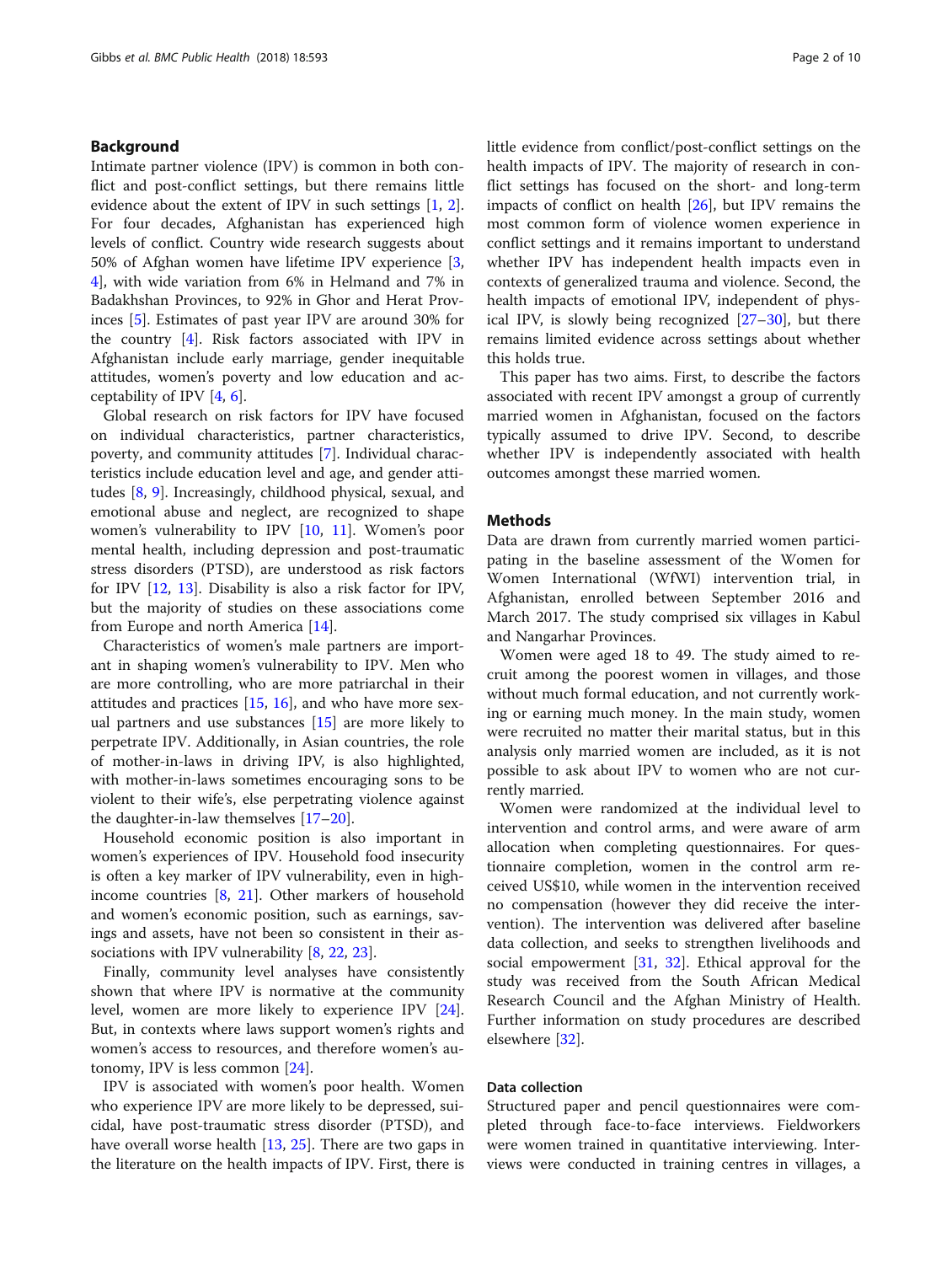space only women could enter, where auditory privacy could be ensured.

## Data management

Data was double-entered into a database. Discrepancies between the databases were resolved through manual checking of the original questionnaire. Missing data was imputed for scales. The mean of the item for the overall sample was used to impute data and no more than two items were imputed per individual, per scale. If three or more items were missing from a scale for an individual, the scale was set to missing for that person.

## Measures

The primary outcome was past year IPV and only married women were asked these questions. Emotional IPV and physical IPV were assessed using scales based on the WHO Multi-Country study on Domestic Violence [[25\]](#page-9-0), adapted and tested in Asia [\[22\]](#page-9-0). Both emotional and physical IPV were assessed using behaviourally specific items, with responses to each item either, never, once, few, or many. Five physical IPV questions were asked, which included acts such as whether the woman had been slapped, pushed, hit, threatened with a knife or gun, or had them used on her, and seven emotional IPV, questions were asked, including items about being humiliated, belittled, scared, or threatened.

Socio-demographic questions were asked, including ethnic group, age, marital status and education level. Women were asked a single item about participation in a women's group, specifically "Do you attend a group where women meet together to do something to earn money or to improve the community or for social reasons in the village?" Women's gender attitudes were assessed using 11 items, on the gender equity scale, modified for use in Afghanistan ( $\alpha$  = 0.87), with a typical item being "I think girls in my family should go to school". Items were summed together (range 14–32), with higher scores indicating less gender equitable attitudes. Childhood traumas were assessed using 12 items based on the childhood trauma scale [\[33](#page-9-0)] adapted for Afghanistan, a typical item was "Before I married I saw or heard my mother being beaten by her mother-in-law or another person in the family". Items included experiences of physical violence, hunger, and neglect before the age of 18 ( $\alpha$  = 0.65). Items were summed (range 12– 36) and higher scores indicated more childhood trauma.

Poverty was assessed in two ways. Household food insecurity was assessed with three items of the Household Hunger Scale ( $\alpha$  = 0.94), assessing past month food insecurity, which was summed (range 3–12) [\[34](#page-9-0)]. One item assessed financial status, asking about past month earnings.

Household relationships were assessed in three different ways. First women were asked whether they were their husband's only wife. Second, a five-item scale assessed husband cruelty, with questions including "my husband is strict and controlling". Responses were on a four-point Likert scale and summed (α = 0.88, range 8– 14). Finally, to assess violence in the home from other family members, women were asked three questions about violence experienced from other household members; mother-in-law, father, or a sibling, all in the past year. A positive response to any of these items led to women being classified as having experienced violence from another family member.

Perceived community level gender attitudes were assessed using 11 items. Community level gender attitudes were assessed through the same questions as individual level gender attitudes, but instead of "I think", questions were "In this community many people think"  $(α = 0.90, range 13-37)$ .

Six health and wellbeing measures were assessed. Past week depression was assessed with CESD-20 [[35\]](#page-9-0) and scores were summed ( $\alpha = 0.90$ , range 0–54). Functional limitations/disability were assessed through summation of six items ( $\alpha$  = 0.63, range 0–15) of the Washington Group Short Set of Disability Questions [\[36](#page-9-0)]. Both depression and disability were considered as 'drivers' and outcomes of IPV, based on previous literature [[12\]](#page-9-0). Past week PTSD symptoms were assessed using 16 items of the Harvard Trauma Questionnaire [[37\]](#page-9-0). A mean score was calculated ( $\alpha$  = 0.92, range 16–62). Satisfaction with life was assessed using four items from the Life Satisfaction scale [[38\]](#page-9-0), higher scores indicating less satisfaction  $(\alpha = 0.90, \text{ range } 4-20)$ . A single item assessed current overall health on a five point Likert scale; higher scores indicated worse health.

## Analysis

We first describe the socio-demographic characteristics, livelihoods, and experiences of IPV of the sample used for the analysis with percentages and means. As there is significant overlap between the different forms of IPV, we created a three-level categorization; women experiencing no IPV; those experiencing one or more instances of emotional IPV (but no physical IPV); and those who experienced both physical IPV and emotional IPV. Only 1.8% ( $n = 17$ ) had only experienced physical IPV, but not emotional IPV, and were excluded from analysis. For the categorical variables, proportions of the sample with each level of the variable by IPV category are presented. For continuous variables, the mean for each experience category are presented. We used Chi-square tests to compare distributions across categorical variables and present 95% confidence intervals (CIs) to enable comparison of means, as appropriate, by IPV category. All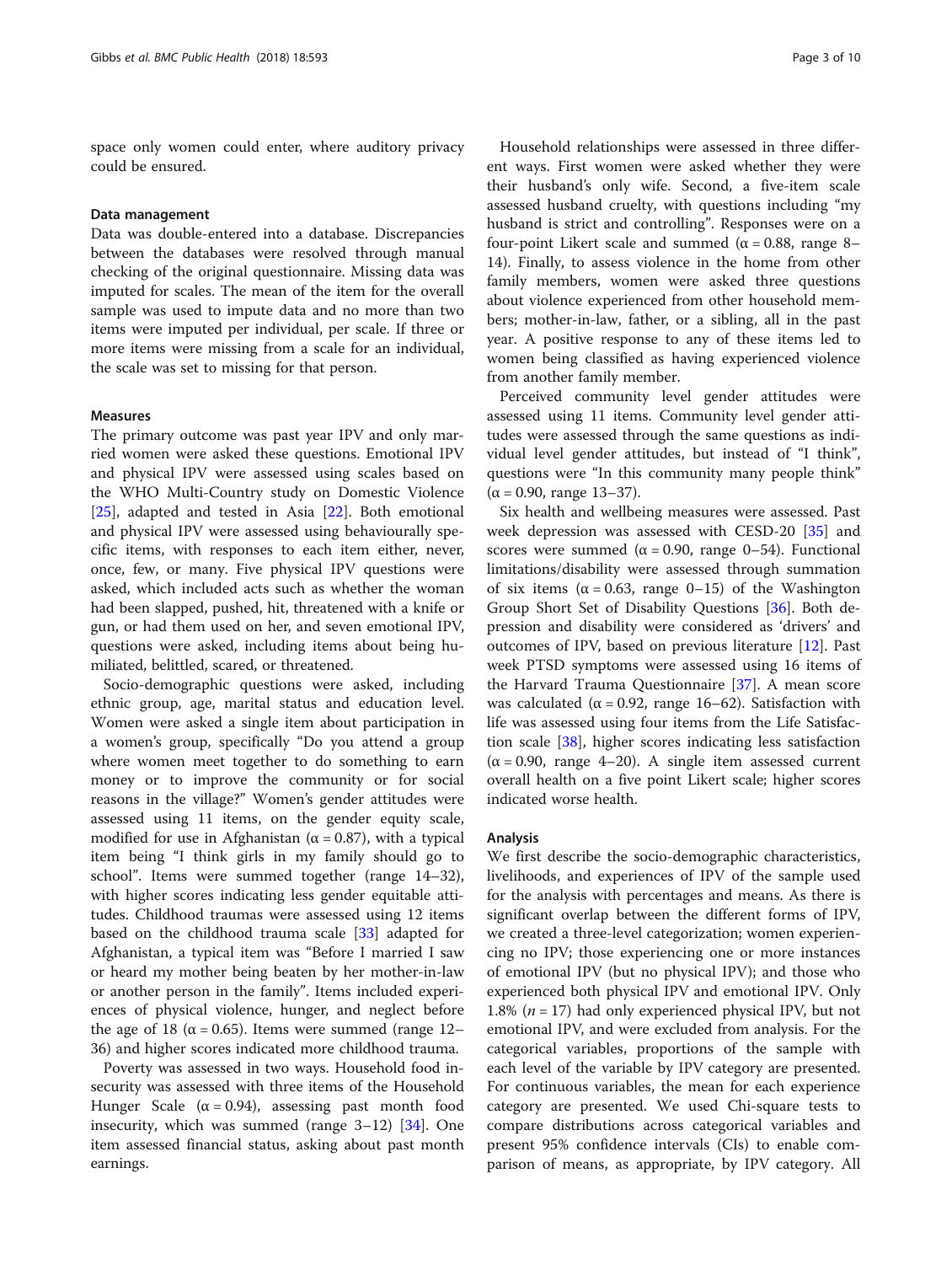<span id="page-3-0"></span>variables were selected based on an a priori hypothesis that they may be associated with IPV, based on previous research on risk factors for IPV, summarized in the introduction.

We used multinomial regression to model factors associated with the different forms of IPV, comparing no IPV experience, one or more experiences of emotional IPV only, and one or more experiences of physical IPV and one or more experiences of emotional IPV. Variable elimination was not used in model building and we include all variables from the descriptive table. We tested for multicollinearity in the model, and found none. To ensure we had enough power in the model we assessed the number of events in the sample, and used the rule of thumb requiring 10 participants per covariate in a regression model [\[39\]](#page-9-0). Our sample size and number of events meant we could model up to 14 covariates in the regression.

To estimate health impacts of the different forms of IPV we measured (emotional and physical) we categorsied women's experience of IPV in two ways. First, we considered the health impacts with IPV categorized as for the above model: no IPV, one or more experiences of emotional IPV only, and one or more experiences of physical IPV and one or more experiences of emotional IPV. In Table [4](#page-6-0) these comprise the first three rows (IPV categorization 1). Second, recognizing severity of IPV experience is important for health impacts we created a second three-level variable for women: those who had experienced either none or one physical IPV or none or one emotional IPV experiences; two or more experiences of emotional IPV only; and two or more physical IPV and two or more experiences of emotional IPV (IPV categorization 2). This approach to modelling IPV experienced has been used previously to disentangle whether emotional IPV has an independent health impact on women's health, aside from physical IPVs [\[30](#page-9-0)]. We assessed whether these different categorisations were independently associated depression, PTSD symptoms, life satisfaction, self-reported health, suicidal ideation and disability severity, adjusting for age, education and clustering.

## Results

In total, 935 currently married women were recruited into the evaluation (Table 1). Of these women, 33% reported any emotional IPV in the past year, and 23% reported physical IPV in the past year. In total, 35% reported any physical and/or emotional IPV in the past year. For the ordinal categorization of IPV, 66.2% experienced no IPV, 11.8% experienced only emotional IPV, while 22.1% experienced physical and emotional IPV, in the past year.

|             | <b>Table 1</b> Socio-demographics and IPV experience for sample |  |  |
|-------------|-----------------------------------------------------------------|--|--|
| $(n = 935)$ |                                                                 |  |  |

|                                                                                         | $\sqrt{n}$ | $\%$ |
|-----------------------------------------------------------------------------------------|------------|------|
| Age 18/24                                                                               | 155        | 16.6 |
| 25/29                                                                                   | 169        | 18.1 |
| 30/34                                                                                   | 171        | 18.3 |
| 35/39                                                                                   | 208        | 22.3 |
| $40+$                                                                                   | 232        | 24.8 |
| <b>Education None</b>                                                                   | 778        | 83.5 |
| Madrasa <sup>a</sup>                                                                    | 47         | 5    |
| Primary                                                                                 | 75         | 8.1  |
| Secondary                                                                               | 32         | 3.4  |
| Ethnic group: Pashtun                                                                   | 198        | 21.2 |
| Tajik                                                                                   | 500        | 53.5 |
| Hazara                                                                                  | 223        | 23.9 |
| Other                                                                                   | 14         | 1.5  |
| Recent IPV: No emotional IPV                                                            | 615        | 66.9 |
| <b>Fmotional IPV</b>                                                                    | 305        | 33.2 |
| No physical IPV                                                                         | 716        | 76.8 |
| Physical IPV                                                                            | 216        | 23.2 |
| Recent IPV in three-level categorisation: None                                          | 597        | 66.2 |
| One or more experiences of emotional IPV<br>only                                        | 106        | 11.8 |
| One or more experiences of physical IPV and<br>one or more experiences of emotional IPV | 199        | 22.1 |

<sup>a</sup>A religious school

There were low levels of education, with two-thirds having attended no schooling, and  $13\%$  only madrasa<sup>1</sup> or primary school (Table 1). Women came primarily from three ethnic groups: the majority (53.5%) were Tajik, 21.2% were Pashtun, and 23.9% Hazara. A small proportion were from ethnic minority groups such as Uzbek or Turkmen.

IPV experience did not differ by age and education category (Table [2](#page-4-0)). A higher proportion of Pashtun women reported combined physical and emotional IPV compared to other ethnic groups.

At the individual level, a higher percentage of women reporting emotional IPV, and those reporting physical and emotional IPV, reported being currently part of a savings group, or women's group. Women reporting experiencing both physical and emotional IPV reported more inequitable gender attitudes and more experiences of childhood traumas, than those reporting no IPV, and the 95%CIs did not overlap. Women reporting emotional IPV only and physical and emotional IPV reported a higher mean score for food insecurity compared to those reporting no IPV, and 95%CIs did not overlap.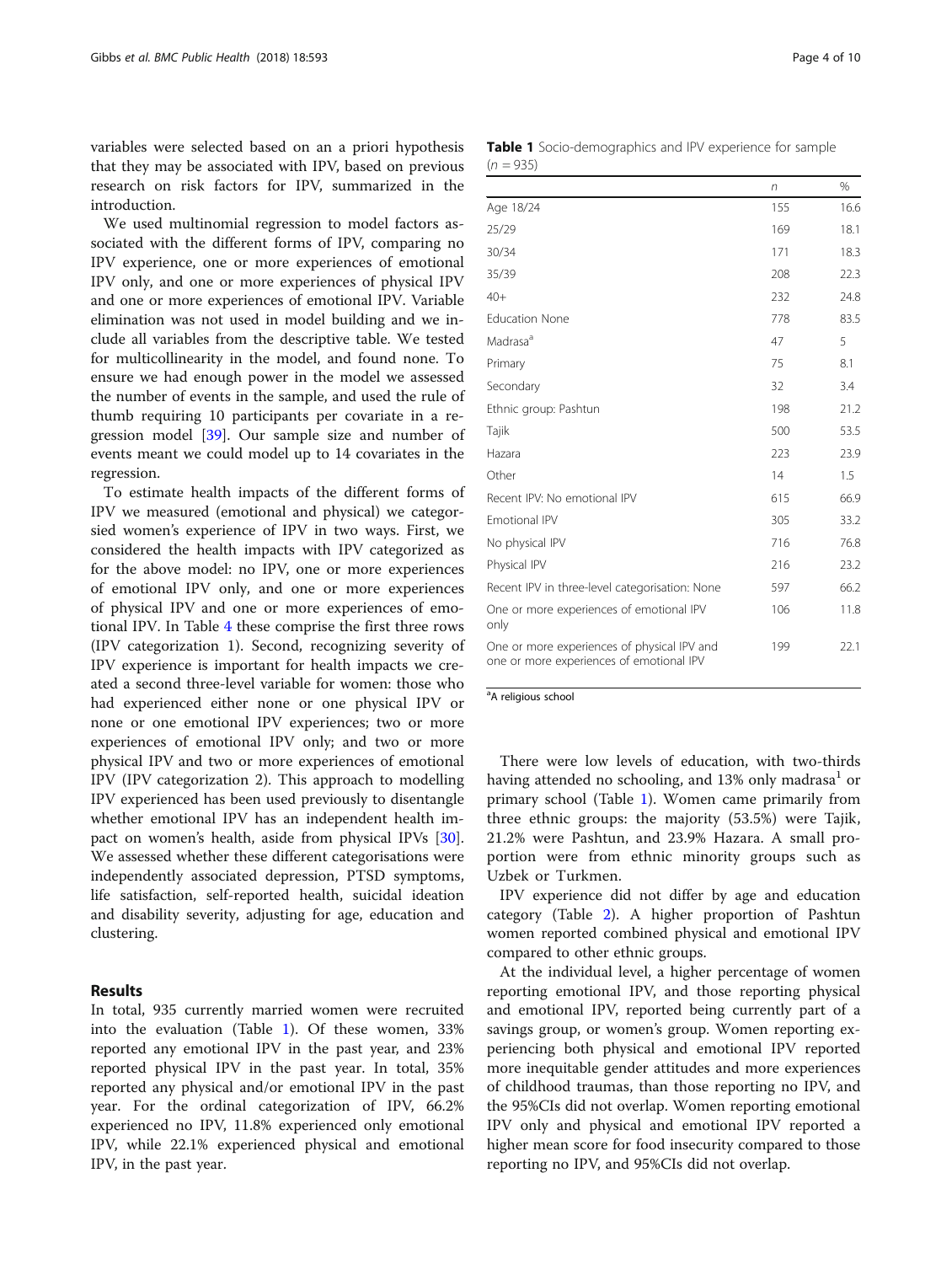|                             |                                         |              | No IPV       |               |              | Emotional IPV only |        | Physical and Emotional IPV |                         |
|-----------------------------|-----------------------------------------|--------------|--------------|---------------|--------------|--------------------|--------|----------------------------|-------------------------|
| Demographic factors         |                                         | $\mathcal N$ | %/mean n/95% |               | %/mean n/95% |                    | %/mean | n/95%                      | $p$ -value <sup>3</sup> |
| Age                         | Age 18/24                               | 155          | 70.2         | 106           | 11.3         | 17                 | 18.5   | 28                         |                         |
|                             | 25/29                                   | 165          | 71.5         | 118           | 10.9         | 18                 | 17.6   | 29                         |                         |
|                             | 30/34                                   |              | 162 63.6     | 103           | 13.0         | 21                 | 23.5   | 38                         |                         |
|                             | 35/39                                   | 200          | 64.0         | 128           | 13.5         | 27                 | 22.5   | 45                         |                         |
|                             | $40+$                                   | 224          | 63.4         | 142           | 10.3         | 23                 | 26.3   | 59                         | 0.5048                  |
| Education                   | Education: None                         | 748          | 65.8         | 492           | 11.9         | 89                 | 22.3   | 167                        |                         |
|                             | Madrasa <sup>2</sup>                    | 46           | 58.7         | 27            | 10.9         | 5                  | 30.4   | 14                         |                         |
|                             | Primary                                 | 74           | 66.2         | 49            | 14.9         | 11                 | 18.9   | 14                         |                         |
|                             | Secondary                               | 31           | 83.9         | 26            | 3.2          | $\mathbf{1}$       | 12.9   | $\overline{4}$             | 0.2845                  |
| Ethnic Group                | Ethnic Group Pashtun                    | 191          | 52.9         | 101           | 12.0         | 23                 | 35.1   | 67                         |                         |
|                             | Tajik                                   | 482          | 72.4         | 349           | 10.4         | 50                 | 17.2   | 83                         |                         |
|                             | Hazara                                  | 216          | 65.7         | 142           | 12.5         | 27                 | 21.8   | 47                         |                         |
|                             | Other                                   | 13           | 38.5         | 5             | 46.2         | 6                  | 15.4   | 2                          | < 0.00001               |
| Individual level factors    |                                         |              |              |               |              |                    |        |                            |                         |
|                             | Attend women's group savings (no)       | 523          | 75.0         | 392           | 5.9          | 31                 | 19.1   | 100                        |                         |
|                             | Attend women's group savings (yes)      | 379          | 54.1         | 205           | 19.8         | 75                 | 26.1   | 99                         | < 0.00001               |
|                             | Individual gender attitudes             |              | 902 21.8     | $21.5 - 22.0$ | 22.6         | $22.0 - 23.2$      | 22.7   | $22.2 - 23.1$              |                         |
|                             | Childhood Trauma                        | 900          | 14.8         | $14.6 - 15.0$ | 15.8         | $15.0 - 16.5$      | 16.4   | $15.8 - 17.0$              |                         |
| Livelihoods related factors |                                         |              |              |               |              |                    |        |                            |                         |
|                             | Food insecurity                         | 901          | 4.7          | $4.5 - 4.9$   | 6.2          | $5.7 - 6.7$        | 6.6    | $6.2 - 7.0$                |                         |
|                             | Earnings past month                     |              | 902 3382.0   | 3060-3705     | 3516.0       | 2673-4359          | 2603.0 | 2110-3096                  |                         |
| Family/husband factors      |                                         |              |              |               |              |                    |        |                            |                         |
|                             | Only wife                               | 838          | 68.5         | 574           | 11.5         | 96                 | 20.1   | 168                        |                         |
|                             | More than one wife                      | 63           | 34.9         | 22            | 15.9         | 10                 | 49.2   | 31                         | < 0.00001               |
|                             | Husband cruelty                         | 902          | 9.8          | $9.7 - 9.8$   | 9.9          | $9.8 - 10.0$       | 11.1   | $10.9 - 11.2$              |                         |
|                             | Violence from other family member (no)  |              | 735 73.1     | 537           | 10.3         | 76                 | 16.6   | 122                        |                         |
|                             | Violence from other family member (yes) | 167          | 35.9         | 60            | 18.0         | 30                 | 46.1   | 77                         | < 0.00001               |
|                             | Perceived community gender attitudes    |              | 902 21.5     | $21.2 - 21.7$ | 22.9         | $22.4 - 23.4$      | 23.5   | $23.7 - 24.0$              |                         |
| Health factors              |                                         |              |              |               |              |                    |        |                            |                         |
|                             | Depressive symptoms                     | 901          | 12.5         | $11.9 - 13.1$ | 15.8         | $14.1 - 17.5$      | 20.8   | $19.3 - 22.4$              |                         |
|                             | Disability severity                     | 897          | 1.0          | $0.9 - 1.1$   | 1.7          | $1.4 - 2.0$        | 2.4    | $2.2 - 2.7$                |                         |

<span id="page-4-0"></span>Table 2 Descriptive associations between socio-demographic, and IPV risk factors for women experiencing past year emotional IPV, and emotional and physical IPV ( $n = 902$ )<sup>1</sup>

<sup>[1](#page-3-0)</sup> The difference in N between Table 1 and Table 2 is due to the categorization of IPV, where women (n = 17) who only experienced physical IPV were dropped from analysis; <sup>2</sup>Madrasa – religious school; <sup>3</sup> p-values are calculated through chi-square tests for categorical variables

At the family level, a larger proportion of women reporting their husband had more than one wife, reported emotional IPV, and physical and emotional IPV. Women reporting physical and emotional IPV reported higher means scores for husband cruelty, than women with no IPV experience. And a higher proportion of women reporting emotional IPV, and physical and emotional IPV, reported experiencing violence from another family member. Women who experienced emotional IPV, and physical and emotional IPV, reported higher

gender inequitable community attitudes, than those reporting no IPV. For health related factors, women reporting only emotional IPV, and physical and emotional IPV, reported more depressive symptoms, and higher mean scores for disability, than those reporting no IPV, with no overlap with 95%CIs.

In the multinomial regression (Table [3](#page-5-0)), women only experiencing emotional IPV, compared to no IPV, were more likely to be part of a women's group and have higher household food insecurity. They were also more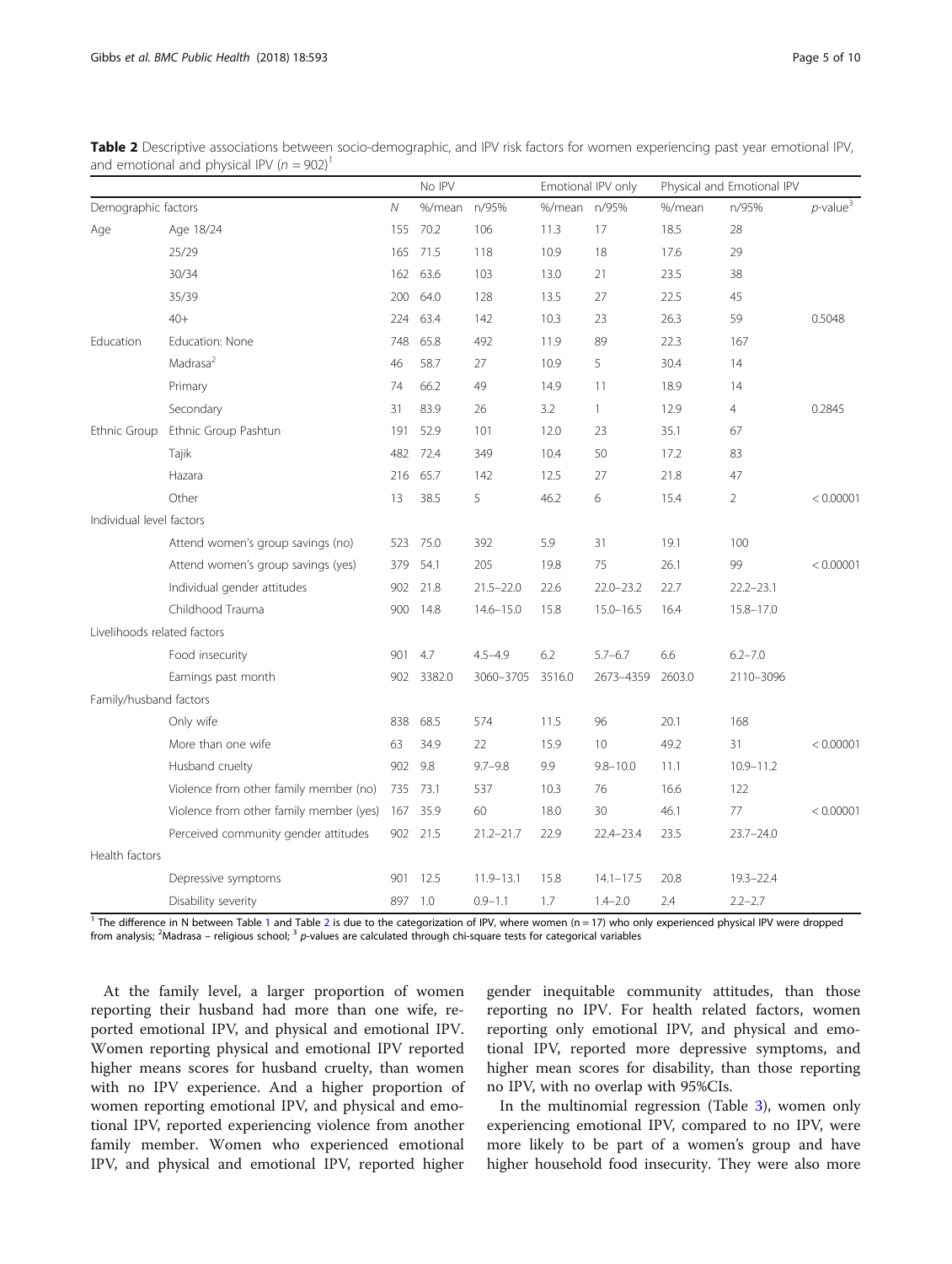|                                             | Past year emotional IPV only |            | Past year physical<br>and emotional IPV |            |
|---------------------------------------------|------------------------------|------------|-----------------------------------------|------------|
| Individual level factors                    | aRRR (95% CI)                | $p$ -value | aRRR (95% CI)                           | $p$ -value |
| Education none                              | base                         |            | base                                    |            |
| Madrasa <sup>1</sup>                        | $0.81(0.52 - 2.69)$          | 0.711      | $1.20(0.43 - 3.35)$                     | 0.723      |
| Primary                                     | $0.99(0.42 - 2.31)$          | 0.974      | $1.29(0.56 - 2.96)$                     | 0.551      |
| Secondary                                   | $0.24(0.03 - 2.00)$          | 0.188      | $0.77(0.18 - 3.39)$                     | 0.732      |
| Ethnic Group Pashtun                        | base                         |            | base                                    |            |
| Tajik                                       | $1.63(0.36 - 7.43)$          | 0.531      | $0.65(0.15 - 2.77)$                     | 0.56       |
| Hazara                                      | $0.36(0.06 - 2.39)$          | 0.292      | $0.39(0.05 - 3.29)$                     | 0.388      |
| Other                                       | $1.41(0.27 - 7.23)$          | 0.684      | $0.28(0.03 - 2.93)$                     | 0.288      |
| Currently attend a women's group            | 8.13(4.30-15.37)             | < 0.0001   | $2.23(1.31 - 3.81)$                     | 0.003      |
| Individual gender attitudes                 | $1.01(0.92 - 1.10)$          | 0.91       | $1.03(0.95 - 1.12)$                     | 0.443      |
| Childhood Trauma                            | $1.04(0.96 - 1.12)$          | 0.321      | $1.10(1.02 - 1.18)$                     | 0.013      |
| Livelihoods                                 |                              |            |                                         |            |
| Food insecurity                             | $1.13(1.03 - 1.25)$          | 0.012      | $1.06(0.97 - 1.16)$                     | 0.205      |
| Earnings past month                         | $1.00(1.00 - 1.00)$          | 0.501      | $1.00(1.00 - 1.00)$                     | 0.629      |
| Husband & family                            |                              |            |                                         |            |
| Husband has more than one wife              | 4.22(1.66-10.73)             | 0.003      | $2.96(1.15 - 7.60)$                     | 0.024      |
| Husband cruelty                             | $1.37(0.86 - 2.17)$          | 0.188      | $6.24(4.21 - 9.24)$                     | 0.001      |
| Experience of other form of family violence | $3.39(1.86 - 6.18)$          | < 0.0001   | $2.71(1.53 - 4.82)$                     | 0.001      |
| Perceived community gender attitudes        | $1.13(1.02 - 1.25)$          | 0.016      | $1.16(1.06 - 1.28)$                     | 0.002      |
| Depression                                  | $1.01(0.98 - 1.05)$          | 0.465      | $1.01(0.97 - 1.04)$                     | 0.711      |
| Disability severity                         | $1.06(0.89 - 1.28)$          | 0.503      | $1.30(1.11 - 1.53)$                     | 0.001      |

<span id="page-5-0"></span>**Table 3** Multinomial regression for factors associated with emotional IPV, and physical and emotional IPV ( $n = 899$ )

Adjusted for age, and cluster; all comparisons are to the category 'none'

 $A^1$ A Madrasa is a religious school; aRRR – adjusted relative risk ratio

Bolded numbers of significant at  $p < 0.05$ 

likely to report their husband had more than one wife, have experienced violence from another family member, and view community gender attitudes as less equitable.

Experiencing physical and emotional IPV, compared to no IPV, was associated with participation in a women's group, having higher levels of childhood trauma, reporting their husband had more than one wife, higher levels of husband cruelty, experiencing violence from another family member, and increased perceptions of gender inequitable attitudes at the community level. Women who reported greater levels of disability also reported more physical IPV and emotional IPV.

Table [4](#page-6-0) shows the adjusted independent associations between experiences of IPV and health outcomes. Poorer life satisfaction was associated with women experiencing one or more emotional IPV episodes. Women reporting one or more physical IPV episodes and one or more emotional IPV episodes reported increased depressive symptoms, PTSD symptoms, worse life satisfaction, worse general health, increased suicidal ideation and greater severity of disability. Women reporting two or more emotional IPV episodes reported worse life satisfaction, worse general health, and higher levels of disability. Women reporting two or more physical IPV episodes and two or more emotional IPV episodes reported increased depressive symptoms, PTSD symptoms, worse life satisfaction, worse general health, increased suicidal ideation and greater severity of disability.

## **Discussion**

In our sample, about a quarter of currently married women reported any physical IPV in the past year, and just over a third reported emotional and/or physical IPV in the past year. Almost all those who experienced physical IPV, also experienced emotional IPV. Factors associated with women experiencing emotional IPV only, and physical IPV and emotional IPV, were very similar in the multinomial model, where typically women reporting physical and emotional IPV experience, compared to emotional IPV only, had larger adjusted relative-risk ratios.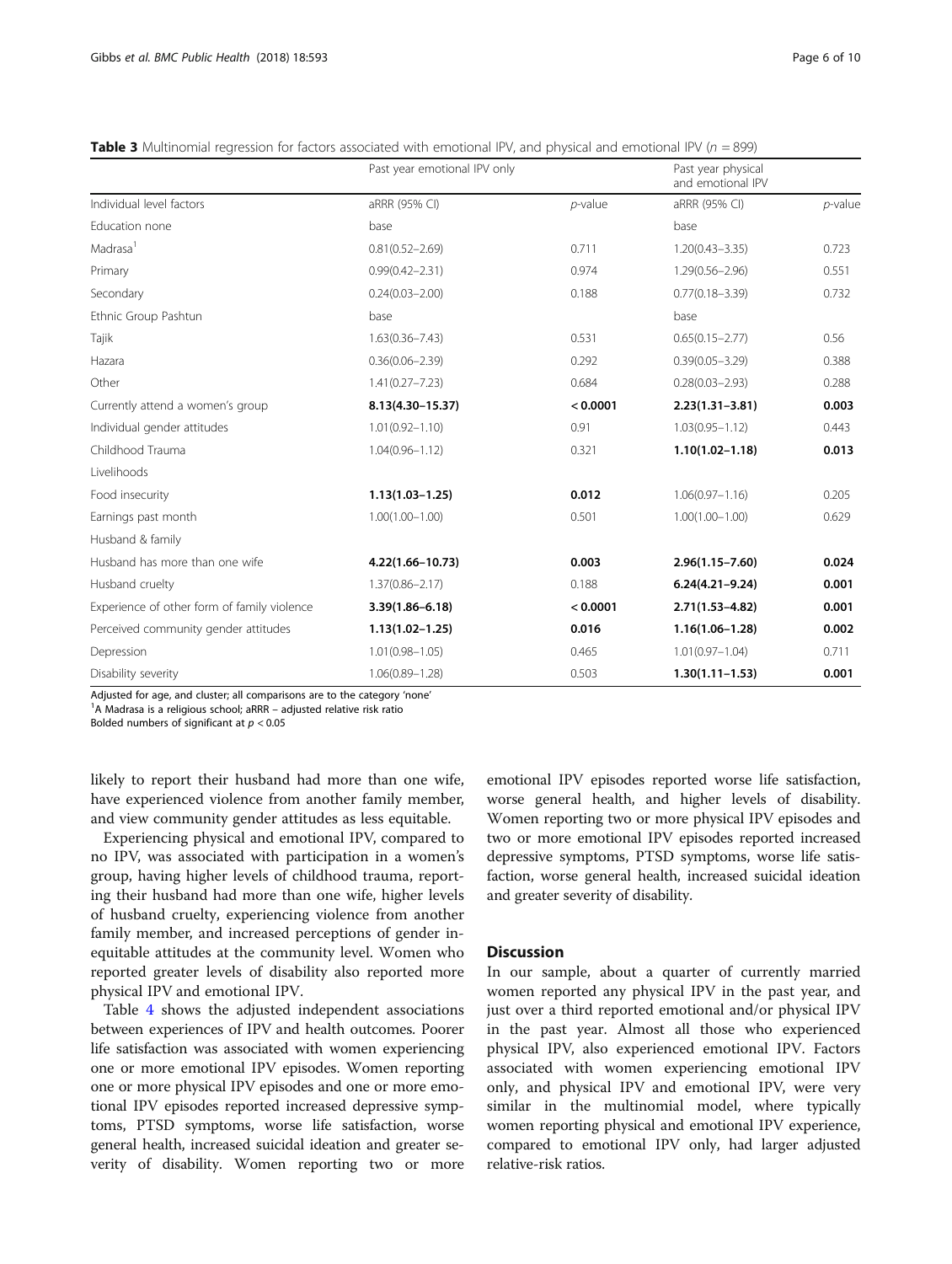<span id="page-6-0"></span>

|                                                                             |                | Depressive symptoms                                         |        | PTSD symptoms              |        | Life satisfaction<br>$(>= $ ess) |        | Health rating                      |        | Suicidal ideation                                                                                                     |        | Disability<br>severity  |         |
|-----------------------------------------------------------------------------|----------------|-------------------------------------------------------------|--------|----------------------------|--------|----------------------------------|--------|------------------------------------|--------|-----------------------------------------------------------------------------------------------------------------------|--------|-------------------------|---------|
| <b>PV</b> Categorisation<br>(model 1)                                       | $\overline{a}$ | adjusted ß coefficients                                     | pvalue | adjusted B coefficients    | pvalue | adjusted ß coefficients          | pvalue | coefficients<br>adjusted <b>ß</b>  | pvalue | aOR                                                                                                                   | pvalue | adjusted ß coefficients | p value |
| None                                                                        | 597            | base                                                        |        | base                       |        | base                             |        | base                               |        | base                                                                                                                  |        | base                    |         |
| emotional IPV<br>episodes only<br>One or more                               |                | $106$ $0.48(-1.17-2.13)$                                    | 0.569  | $0.07(-0.01-0.16)$         | 0.096  | $1.02(0.52 - 1.51)$              |        | $0.00001$ $0.14(-0.02-0.31)$ 0.087 |        | $1.60(0.53 - 4.79)$                                                                                                   | 0.403  | $0.30(-0.01-0.60)$      | 0.059   |
| more emotional<br>One or more<br>IPV episodes<br>physical IPV<br>and one or | 199            | 4.98(3.65-6.31)                                             | 0.0001 | $18 - 0.32$<br>0.25(0.1)   |        | $(51, 1-160011133(0.94-1.72))$   | 0.0001 |                                    |        | $0.40(0.27-0.53)$ < $0.0001$ 9.92(4.96-19.83) < $0.0001$ 1.00(0.75-1.24)                                              |        |                         | 0.0001  |
| IPV Categorisation<br>(mod 2)                                               |                |                                                             |        |                            |        |                                  |        |                                    |        |                                                                                                                       |        |                         |         |
| None                                                                        | 672            | base                                                        |        | base                       |        | base                             |        | base                               |        | base                                                                                                                  |        | base                    |         |
| episodes only<br>emotional IPV<br>Two or more                               | 75             | $1.66(-0.23 - 3.54)$                                        | 0.086  | $0.10(-0.00 - 1.20)$       | 0.06   | $1.09(0.53 - 1.66)$              | 0.0001 | $0.32(0.13 - 0.51)$ 0.001          |        | $1.17(0.32 - 4.23)$                                                                                                   | 0.812  | $0.48(0.13 - 0.83)$     | 0.008   |
| & two or more<br>Two or more<br>IPV episodes<br>physical IPV<br>emotional   |                | 155 5.39(3.97-6.80)                                         |        | $< 0.0001$ 0.23(0.15-3.03) |        | $< 0.0001$ $1.18(0.75 - 1.60)$   |        |                                    |        | $(2.1 - 2(0.0001 \quad 0.43(0.29 - 0.57)) \quad 0.0001 \quad 0.49(4.52 - 15.94) \quad 0.0001 \quad 0.99(0.72 - 1.25)$ |        |                         | 0.0001  |
| Bolded numbers are significant at p < 0.05                                  |                | Adjusted for age, education, food insecurity and clustering |        |                            |        |                                  |        |                                    |        |                                                                                                                       |        |                         |         |

Table 4 Independent associations between IPV experiences and health outcomes Table 4 Independent associations between IPV experiences and health outcomes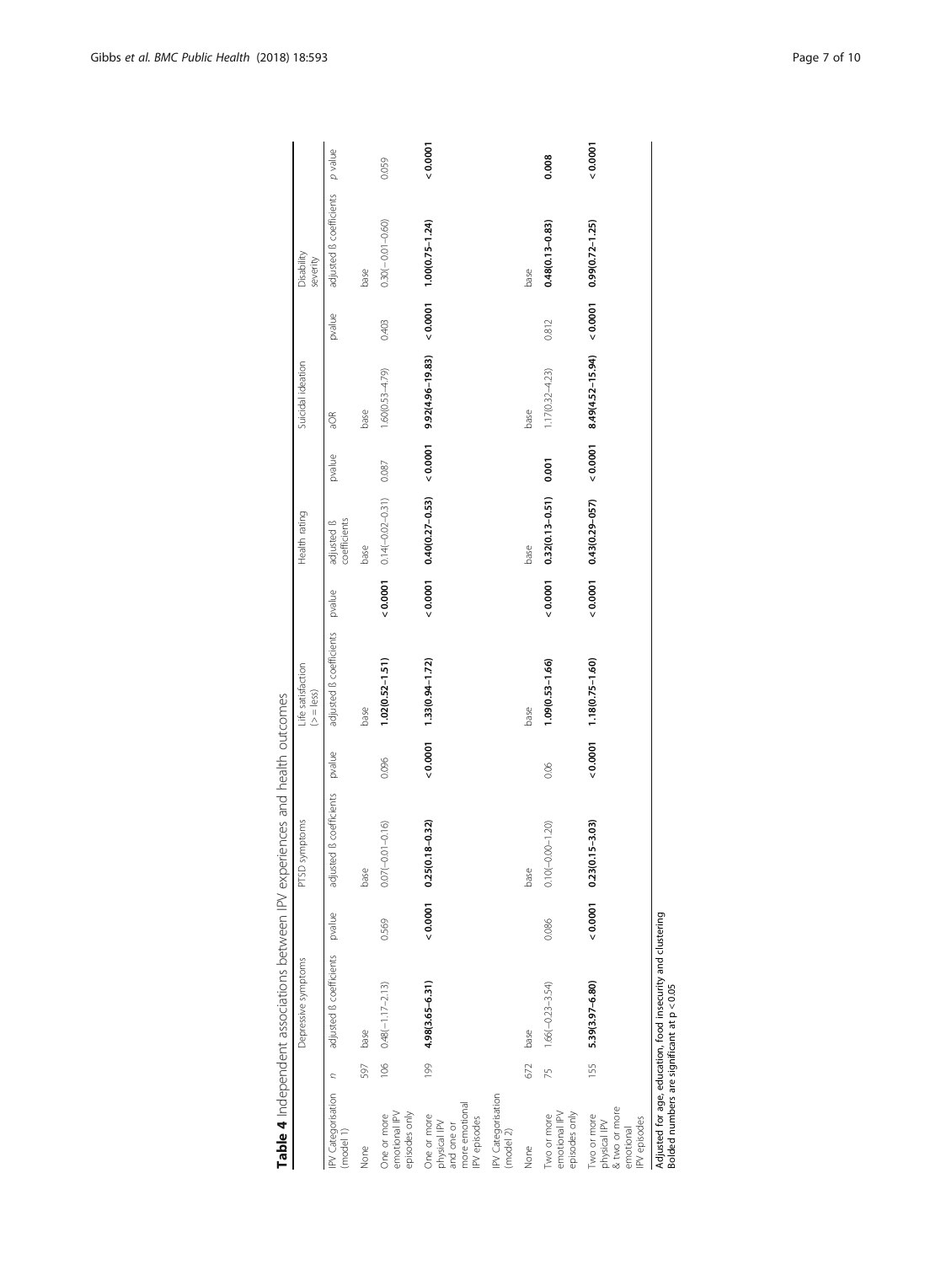Not all factors associated with women's experience of emotional IPV, were associated with women's experience of physical and emotional IPV. Specifically, food insecurity was only associated with experiencing only emotional IPV, but not physical and emotional IPV, and childhood traumas were only associated with experience of physical and emotional IPV, and not emotional IPV only. There are a number of potential reasons for this. Emotional IPV, while strongly overlapping with physical IPV, is a different construct [[27\]](#page-9-0), and as such may have slightly different drivers. Additionally, the relatively small sample size means that some of the adjusted risk ratios, while large, were not significant in the final model.

Women's experience of both emotional IPV only, and physical IPV and emotional IPV, were associated with involvement in women's groups outside the home. It may be women who experience IPV opt into women's groups, more than women who do not experience IPV, as a way to build resources and social networks and work to ameliorate the impact of IPV, enabling resilience in the face of trauma [\[40](#page-9-0)]. Alternatively women's participation in groups exacerbate women's vulnerability to IPV, as they empower women and challenge the existing gender order [\[17](#page-9-0)]. However, analyses, including this one, do not establish the temporal order of these relationships.

Experience of childhood traumas were associated with experiencing physical IPV and emotional IPV, but not emotional IPV only. The importance of childhood traumas in shaping IPV experience is recognised in a variety of contexts [[10\]](#page-8-0). Afghanistan has experienced 40 years of conflict, and much of the trauma experienced by these women as children, may be associated with war exposure [\[41\]](#page-9-0), and the overlaps between childhood traumas and war trauma requires further investigation.

No markers of poverty were consistently associated with IPV. Food insecurity was only associated with emotional IPV in the multinomial model. There was no evidence that earnings had any association with IPV. This is in contrast to much research that suggests poverty is a driver of women's experiences of IPV [\[22](#page-9-0)]. There are a number of potential explanations for his finding. It could be this was because there little variation in the sample, or that these measures of economic wellbeing fail to capture how poverty manifests itself in Afghanistan. However, the lack of association does question whether intervention working to strengthen women's economic position on their own, can reduce IPV [[40,](#page-9-0) [42\]](#page-9-0).

The family structure and dynamics were important for women's experience of IPV. Women reporting more husband cruelty, were more likely to experience physical and emotional IPV. This reflects the importance of male power in shaping women's experiences of IPV [\[15](#page-9-0), [43](#page-9-0)], and that IPV is an extension of men's attempts to control women [\[7,](#page-8-0) [16](#page-9-0)]. Additionally, women who experienced violence from other family-members were more likely to experience emotional IPV, and physical and emotional IPV, suggesting a clustering of violence in the home. Research has highlighted clustering of mother-in-law violence  $[17, 19, 44]$  $[17, 19, 44]$  $[17, 19, 44]$  $[17, 19, 44]$  $[17, 19, 44]$  $[17, 19, 44]$ , and violence against children  $[10, 45]$  $[10, 45]$  $[10, 45]$  $[10, 45]$ with IPV, this analysis extends the range of perpetrators further, as we included siblings and fathers.

Women reporting their husband had more than one wife were more likely to experience emotional IPV, and physical and emotional IPV. Qualitative research suggests multiple wives living under one roof, may experience increased levels of competition between wives, around positioning in the household structure, and men may struggle to manage this dynamic, increasing conflict [[46\]](#page-9-0). In addition, men may feel pressure for social reasons to enter into multiple marriages, exacerbating conflict with their wives [\[46](#page-9-0)].

The importance of findings about household structure and dynamics and its relationship to IPV, is it questions the narrow focus on dyadic models of IPV (i.e. violence between husband and wives). The assumption IPV is a dyadic phenomenon emerges from research in highincome countries, with a narrow interpretation of social relationships within the home. It does not recognise that in many households there are multiple generations and that gender and age hierarchies shape relationships, and power is contested between women, and not only between women and men.

Community level inequitable gender attitudes were associated with emotional IPV, and physical and emotional IPV. Studies elsewhere have shown that community level attitudes to gender and acceptability of IPV have an independent impact on women's experiences of IPV [\[24](#page-9-0)]. Interventions working to transform community level gender attitudes are therefore critical to prevent IPV [[47\]](#page-9-0).

Severity of disability was a 'driver' of physical and emotional IPV and a consequence in this study. Disabled women globally experience increased vulnerability to IPV, because of gender inequalities, disability stigma and discrimination, and increased economic dependency on partners and caregivers  $[48, 49]$  $[48, 49]$  $[48, 49]$  $[48, 49]$ , but little research has focused on this in low- and middle-income countries. The impact of emotional and physical IPV on increasing the severity of disability was also highlighted (Table [4](#page-6-0)), emphasizing the bi-directional nature of this relationship. Further work to disentangle questions of severity, type of disability, and intersections with other forms of marginalization and IPV is important. In addition, developing approaches to ensure the inclusion of women with disabilities within IPV prevention programmes remains critical.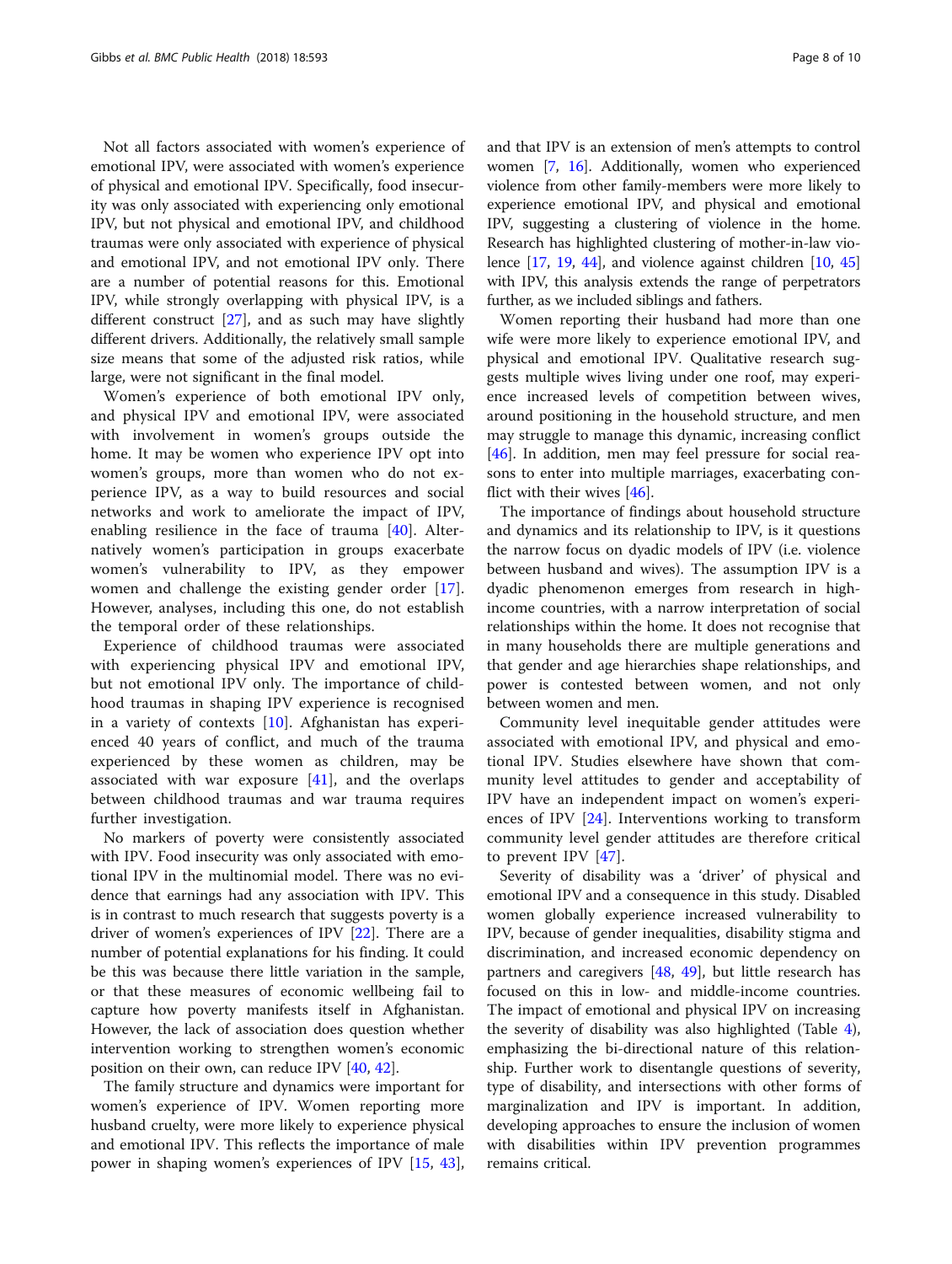<span id="page-8-0"></span>The analysis showed women's experience of emotional IPV had an independent association with a range of health outcomes, particularly when it was severe (two or more episodes) emotional IPV. This supports the limited body of evidence that shows emotional IPV has an independent impact on women's health, over and above physical IPV [\[29](#page-9-0), [30](#page-9-0)]. Despite the growing evidence on the independent impacts of emotional IPV on women's health, emotional IPV remains under-studied, and rarely considered within trial outcomes [[30](#page-9-0)].

The study has limitations. Very few  $(n = 17)$  women had only experienced physical IPV and not emotional IPV, and these women were excluded from analysis. As data are cross-sectional temporal associations between factors are unclear. Women self-selected into the study, and therefore this is not generalizable to the population-level.

## Conclusion

We show a complex picture about the appropriate nature of interventions to prevent IPV in Afghanistan. In contrast to reviews showing the importance of economic empowerment interventions to reduce women's experiences of IPV [\[40](#page-9-0), [50](#page-9-0)], our findings provide weak support for this in Afghanistan. Markers of poverty, or wealth, were not associated with physical IPV, and only food insecurity was associated with recent emotional IPV. Moreover, women reporting involvement in groups outside the home were also more vulnerable to IPV, suggesting working with women in Afghanistan needs to be undertaken incredibly carefully. Our analysis highlighted the importance of husband cruelty, a clustering of violence in the household, and the importance of perceived community attitudes in driving IPV. This suggests economic interventions for women to prevent IPV, should also work with husbands, families and communities, if they are to prevent women's experiences of IPV.

## **Endnotes**

<sup>1</sup>Madrasas (Islamic religious teaching centres) have a long history in Afghanistan and have traditionally focused on teaching the reading of the Koran and Islamic principles and morals, although other subjects such as literacy, numeracy, mathematics, geography, history, science, logic and literature have been included at different times in traditional and more modern historical moments.

#### Abbreviations

IPV: Intimate Partner Violence; PTSD: Post-traumatic stress disorders; WfWI: Women for Women International

#### Acknowledgements

We wish to acknowledge the fieldwork team and Women for Women International (WfWI) staff involved in the study, as well as the participants for sharing their data.

#### Funding

This trial is funded through the What Works To Prevent Violence? A Global Programme on Violence Against Women and Girls (VAWG) funded by the UK Government's Department for International Development (DFID).<sup>3</sup> However the views expressed do not necessarily reflect the department's official policies and the funders had no role in study design; collection, management, analysis, and interpretation of data; writing of the report; and the decision to submit the paper for publication. Funding was managed by the South African Medical Research Council.

#### Availability of data and materials

The datasets generated and/or analysed during the current study will be made publicly available as per DfID guidelines one year after completion of data collection.

#### Authors' contributions

RJ obtained funding for the research. RJ, AG, JC have contributed to the design of the study. The first draft of this manuscript was produced by AG, and all other authors have reviewed, edited and approved the final version.

## Ethics approval and consent to participate

The study received ethical approval from the South African Medical Research Council (EC034–11-2015) and the Afghan Ministry of Health (399302). All participants provided informed consent, with thumb prints replacing signatures given the low levels of literacy, to participate in the study.

#### Competing interests

The authors declare that they have no competing interests.

### Publisher's Note

Springer Nature remains neutral with regard to jurisdictional claims in published maps and institutional affiliations.

#### Author details

<sup>1</sup>Gender and Health Research Unit, South African Medical Research Council, Pretoria, South Africa. <sup>2</sup>What Works to Prevent Violence Against Women and Girls? Global Programme, Pretoria, South Africa.

## Received: 7 December 2017 Accepted: 25 April 2018 Published online: 03 May 2018

#### References

- 1. Hossain M, Zimmerman C, Watts C. Preventing violence against women and girls in conflict. Lancet. 2014;383(9934):2021–2.
- 2. Stark L, Ager A. A systematic review of prevalence studies of gender-based violence in complex emergencies. Trauma, Violence, & Abuse. 2011;12(3): 127–34.
- 3. Central Statistics Organization. Afghanistan demographic and health survey 2015. Kabul: Central Statistics Organisation; 2017.
- 4. Nijhowne D, Oates L. Living with violence: a National Report on domestic abuse in Afghanistan. Global Rights – Partners for Justice: Kabul; 2008.
- 5. Central Statistics Organization. Afghanistan living conditions survey 2013– 14. National Risk and vulnerability assessment. Kabul: Central Statistics Organisation; 2016.
- 6. UNFPA. Knowledge, attitudes and practices survey on gender-based violence in five provinces in Afghanistan. UNFPA: Kabul; 2016.
- 7. Heise L. What works to prevent partner violence: an evidence overview. London: STRIVE; 2011.
- 8. Vyas S, Watts C. How does economic empowerment affect women's risk of intimate partner violence in low- and middle-income countries? A systematic review of published evidence. J Int Dev. 2009;21:577–602.
- 9. Stockl H, March LM, Pallitto C, Garcia-Moreno C, WHO Multi-country Study Team. Intimate partner violence among adolescents and young women: prevalence and associated factors in nine countries: a cross sectional study. BMC Public Health. 2014;14:751.
- 10. Fulu E, Miedema S, Roselli T, McCook S, Chan KL, Haardörfer R, Jewkes R, on Men UM-cS, team Vs. Pathways between childhood trauma, intimate partner violence, and harsh parenting: findings from the UN multi-country study on men and violence in Asia and the Pacific. Lancet Glob Health. 2017;5(5):e512–22.